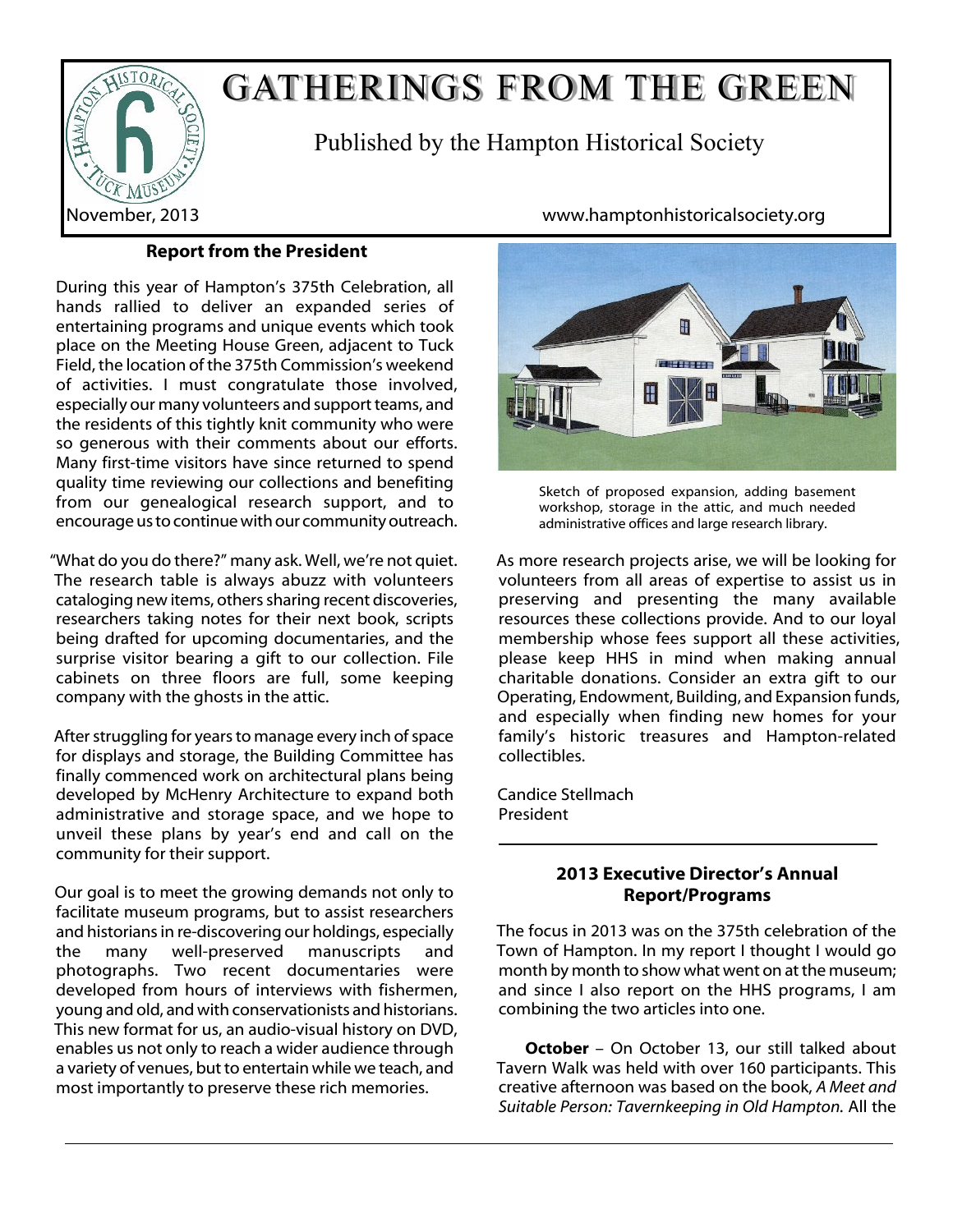attendees became book characters as they walked between three Hampton taverns sampling food and beverages, and role-playing. Cheryl Lassiter, creator of the tour, is also the author of the book. Candy Stellmach made 14 women's costumes and the men were outfitted in fine fashion by Tracy Theatre Originals. The next day the museum was open for Descendants' Sunday with special exhibits relating to the Congregational Church. School programs were held in the Leavitt Barn for the first graders in Centre and Sacred Heart schools.

**November** – We were busy in our workshop building a float for the Hampton Christmas parade thanks to Candy Stellmach, Dave DeGagne, Ken Lobdell, and John Stewart, along with help from Cheryl Lassiter and myself. Our "Trunk History" was transported to Centre School's second grade thanks to Maggie Ginieres. We participated in the tree lighting at Marelli Square with our trademark ginger cookies – hundreds of people attended. Ben (Moore) and I picked up a grandfather's clock in Maine that had once been in the Leavitt Homestead at the end of High Street (today's Windjammer Hotel).

**December** – The Gristmill float was the hit of the Parade. It was complete with a waterwheel, snow on the roof, hinges on the doors, trees, and even had elves accompanying the float. The next day the Board of Trustees sponsored a Holiday Open House for the community as part of the celebration weekend of tree-lighting and parade. Bill Keating did oral histories.

**January –** The winter months are fairly quiet. Many of us travel, while others work on collection projects and upcoming exhibits. This year we processed information on old Hampton houses from research of Helen Hobbs, transcribed Simon Lamprey Civil War Letters, and Rich Hureau and Candy Stellmach photographed scrapbooks. Ann Carnaby went through the costume collection and put our Civil War era dresses on display. I did a program at Partridge House Assisted Living for their residents on Hampton Beach.

**February** – Bill Keating worked on an oral history project with Partridge House residents. Elly Becotte finished her book *Answering the Call Hampton, New Hampshire in the American Civil War* with Cheryl Lassiter providing editing and the cover design.

**March** – Candy Stellmach and I started attending 375th celebration meetings. The 375th committee asked the Tuck Museum to be open for the weekend of August 9-11, so we coordinated our efforts with them,

Experience Hampton, and Hampton Parks and Recreation. Work was done on the Civil War displays and Elly Becotte and her committee prepared for Civil War Saturday to be held April 27.

**April** – The Civil War exhibits were finished. Joshua Silveira premiered his second video called *Flats, Shacks and Claws: The History of Fishing, Clamming and Lobstering on the NH Seacoast.* The museum assisted Joshua with research and offering a place for interviews. HHS members Chet Riley and Ben Moore provided some of the narration, and Cheryl Lassiter helped with the cover design. Karen Raynes obtained a grant from the Rye Driftwood Garden Club for the rejuvenation of a lilac hedge on the back of the property, so we spent time working on preparing the area for the additional shrubs. A very successful Civil War Saturday was held, with living history presenters, Elly's book launch, demonstrations, and ending with a ham and bean supper. Elly's daughter Katrin Grant made a beautiful Civil War era inspired quilt to be raffled off at the annual meeting. Candy Stellmach produced a booklet that shows where all the NH units were stationed during the war years.

**May** – Karen Raynes pulled off a wonderful "Lilac Sunday" when six lilacs were planted thanks to the help of Mark McFarlin and Ben Moore. Two memorial trees were also planted on the grounds that afternoon. Karen also received another grant from the Exeter Garden Club for Mrs. Batchelder's Herb Garden that is located just outside the east entrance to the museum. I presented a program at the Congregational Church on Rita Palmer (WWII army nurse, prisoner of war, and recipient of a purple heart). Karen and I did a walking tour of Hampton Center. The education committee did a revamp of the 8th grade North Hampton school program. Cheryl Lassiter and I hosted another group of paranormal researchers to see if they could find any unusual activity in the museum (they did).

**June** – The "Stones and Stories" tour of the High Street Cemetery was spearheaded by Karen Raynes. Information on over 80 Civil War veterans buried in the cemetery was collected. The tour map was designed by Cheryl Lassiter, stone-finding by Candy Stellmach, and researched by Karen and myself. The tour guides included Elly Becotte, Ben Moore, Ian and Mark McFarlin, Pat Thoen, Joshua Silveira, Katrin Grant, Dyana Martin, Candy Stellmach, Cheryl Lassiter, Linda Metcalf, Karen Raynes, and myself.

Karen and I also worked with Partridge House on a room-naming project they were doing for the 375th anniversary of Hampton.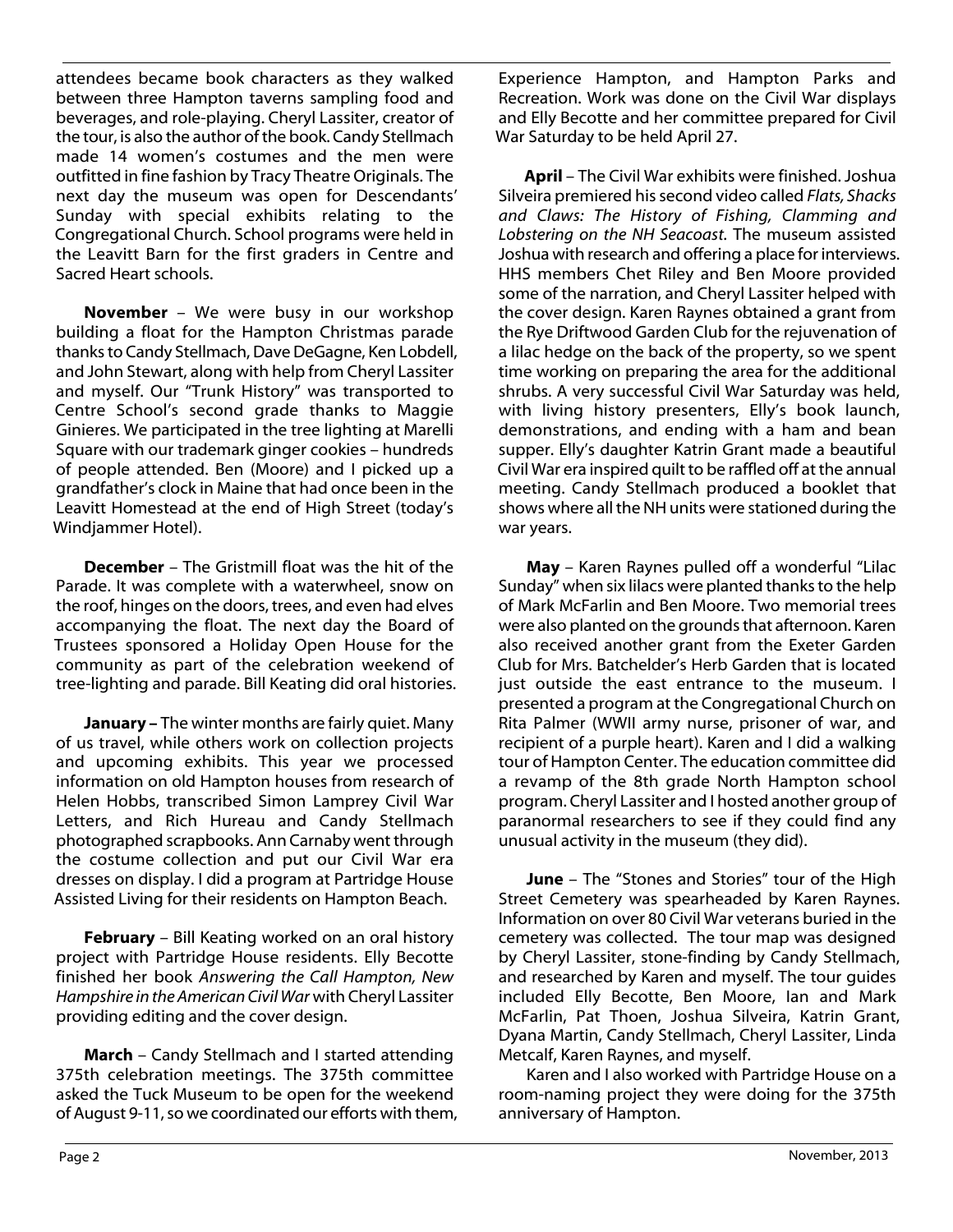Cheryl Lassiter was developing the exhibit "Founding Hampton," featuring documents from 1634- 1640, using part of the Casassa family donation to reproduce the panels.



**July** – I presented a program on the history of Hampton Beach for over 100 residents at RiverWoods. I partnered with Hampton Parks and Recreation for a Historic Hampton Beach driving tour, we prepared for the 375th festivities, and Cheryl Lassiter finished her "Founding Hampton" exhibit.

**August** – During the 375th celebration, all the buildings were open, with demonstrations and exhibits – over 30 volunteers made it all possible. The museum hosted living history presenters for the weekend. The museum coordinated the closing ceremony where we dedicated a plaque at the Goody Cole Memorial, thanks



to Robert McClung. Above on left is free jazz musician Nik Turner, who stopped by on his world tour to congratulate Robert (Nik collaborated on Robert's *The Legend of Goody Cole* CD).

We ended the month with our 12th annual pig roast, our big fundraiser for the year.

**September** – Karen Raynes and I did the last walking tour of the year using our new portable speaker system, a gift from Brian and Craig McCain, who had toured the museum during the 375th weekend and heard about our tours. Bill Keating finished conducting the last of his seven oral histories over the course of the year.

We have also worked in conjunction with the Town Clock Committee and the Gristmill Committee. Once again, special thanks go to the Hampton Parks and Recreation Department. We have also met with the Kensington Museum Task Force and Hampton Falls Historical Society to exchange ideas regarding local history museums.

## **Pig Roast Report**

I cannot say enough about the volunteers for the Pig Roast. Since I took over the Chair position for the Pig Roast about three years ago, I find myself in awe of the people who work countless hours each year to make the event great, and the one thing that I find very refreshing is that each and every one of them is reliable. You will never find a time where someone does not show up to do what has been asked of them, and many go above and beyond. We really do have a great group of people here in Hampton who belong to, volunteer for, or both, for the Hampton Historical Society. And thank you goes out to Kate Pratt for organizing the volunteers with duties at this event. I attribute the success of the Pig Roast to all of them. The Pig Roast has now just passed its 12th year and I feel it gets better and better every year.

This year we had games and entertainment, and as always the lovely Candy Stellmach (aka Miss Piggy) visited, with a new sidekick, Abby Hansen, as Little Miss Piggy. Both were sashayed around the grounds by Bob Wallace, and the paparazzi were all in a frenzy to get their photo. The entertainers were great and played music that we all love



and remember. The weather could have been sunnier, but the clouds made for a perfect day with the warmth but without the sun beating on you.

I understand that we also had a record year for our 12th annual event. The ticket sales were a bit lower than in the past year, but the expenses were lower than in past years as well, and we still hit over the \$10,000 mark. Per usual, local restaurants and businesses were very generous with us and lots of compliments came back to us on the food and the portions. The silent auction was tremendous this year with all of the items collected by Ben Moore, Mark McFarlin, Katrin Grant, and Elly Becotte, and with the help of Linda Metcalf. Also the 50/50 set another record which ended up getting a total of \$662 for the museum. Thank you, Rick Griffin, for selling that day and for the suggestion of the price changes for the tickets. It certainly worked out well for the museum and it was fun for all.

Cliff Pratt, Chuck Weinhold, and Doug Ayroyd did a marvelous job again on the fire pit and the cooking and preparing of the pork, and Ann Carnaby and Karen

Betty Moore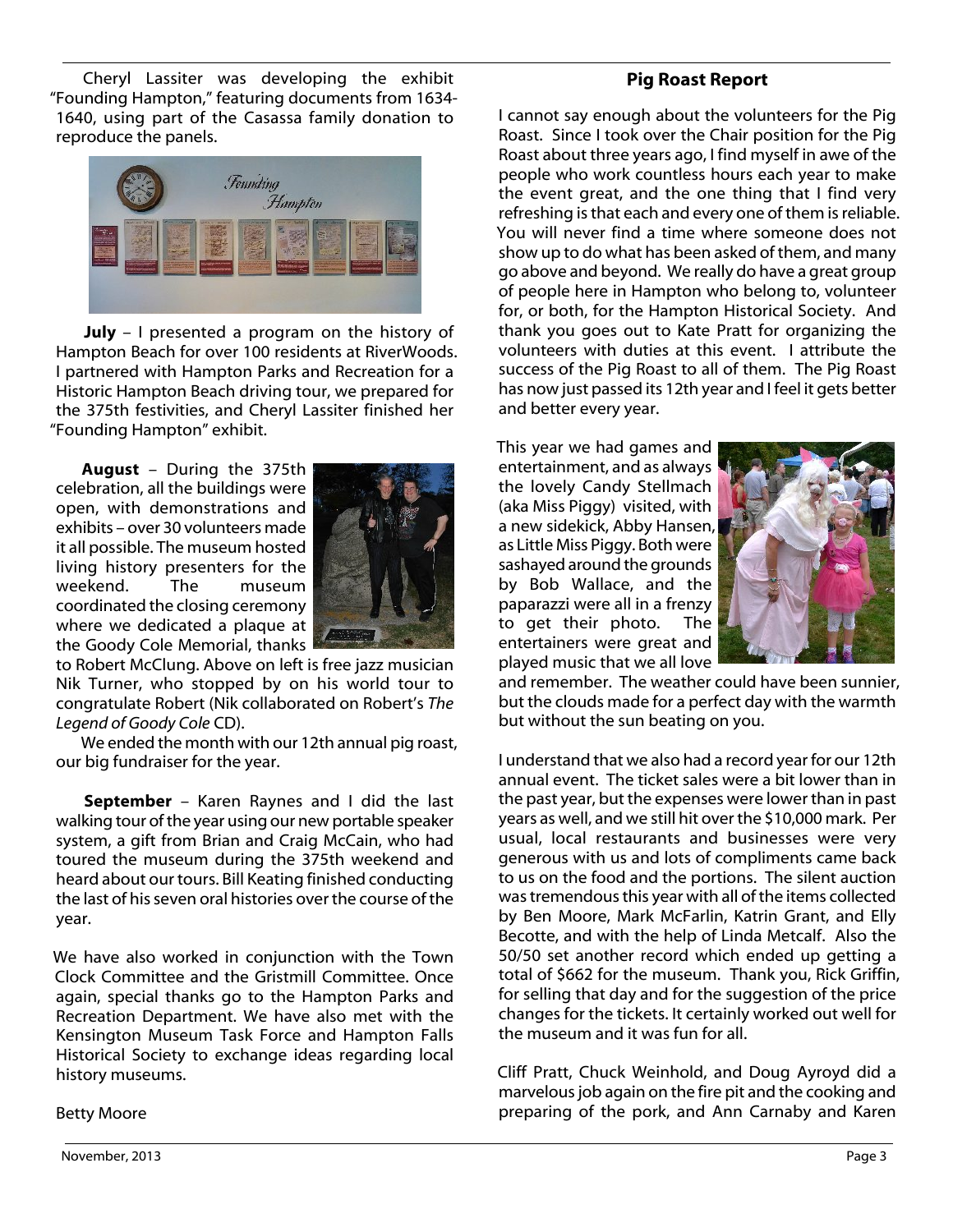Weinhold did a wonderful job keeping ahead of everything in the kitchen. Again, we had Ken Lobdell as our Set Up/Breakdown/Clean Up Chairman and Karen Raynes as our Food Chairman with Betty Moore. Things were done in an organized manner under both the food and clean up leadership, and the Pig Roast went as smooth as ever under that leadership. Also, thanks to Mark McFarlin, Jody McFarlin, Gary Martin, and Betty Moore for all the work that you did to set up the grounds for the event. The grounds looked lovely and colorful and made a very inviting area for the event. There are too many names to repeat here that helped out at the event, so just know that I mean you when talking in my next sentence. I want to say it is a great group of people that help each other out and that is why this event was and is so successful. So credit goes to all for the success of this event and thank you goes out to all for everything that you did, whether it was serving food, cutting pork, dishing out desserts, selling tickets, picking up trash, or setting up for the event. Whatever the job was, everyone did a great job and made the event fun for all again.

Dyana Martin

## **Education Committee**

As in the years past, this year has been busy with children visiting from the community schools. We start with the first grade classes from Centre School and Sacred Heart joining us in October for the story of "The Ox Cart Man." Our large book with the beautiful pictures is always a hit! Our costumed "Goody," Patty O'Keefe, reads the story and discusses the differences and the sameness of our local area, and how Hampton was founded. In November the second grade classes get a taste of what life was like crossing the ocean from England to the New World, and settling in New England. And in the springtime we have a visit with the third grade classes, focusing on Hampton history. A trip to Pine Grove Cemetery one morning, and then a half day at Tuck Museum on another day, make this an exciting way to bring our history to life for the kids.

We also provide programs for home schoolers, scout troops, and others. We always welcome new<br>volunteers! We will provide you with all the We will provide you with all the information and training that you need for the programs. If you would like more information about these programs or have ideas for us, please let us know.

Sammi Moe

#### **Business Membership**

We thank the following business members for their support of the Society:

234 Lafayette Road Realty LLC Art Experience Eccentric Hair Galley Hatch Restaurant, Inc. Hampton Police Association, Inc. Kingfish Trolley Lines, LLC Lamie's Inn & The Old Salt Restaurant Bluejay Motel Mackensen & Company Inc. Neville & Associates Financial Services Northeast Auctions Preston Real Estate Remick & Gendron Funeral Home-Crematory NextEra - Seabrook Station Seacoast Florist Inc. The 401Tavern, LLC The Provident Bank Tobey & Merrill Insurance Tracy Theatre Originals Law Offices of William Trafidlo Unitil Corp. Len & Carol Walker Windjammer By The Sea

# **Communications Committee**

A new email reminder system was implemented, using MailChimp. People can now subscribe and unsubscribe to the reminder system on our website.

We are also now using the Home page of the website to highlight upcoming events and convey important news, instead of showing the non-changing information about the organization that used to be displayed there. So be sure to view the Home page fairly often to keep up with the happenings at HHS!

Rich Hureau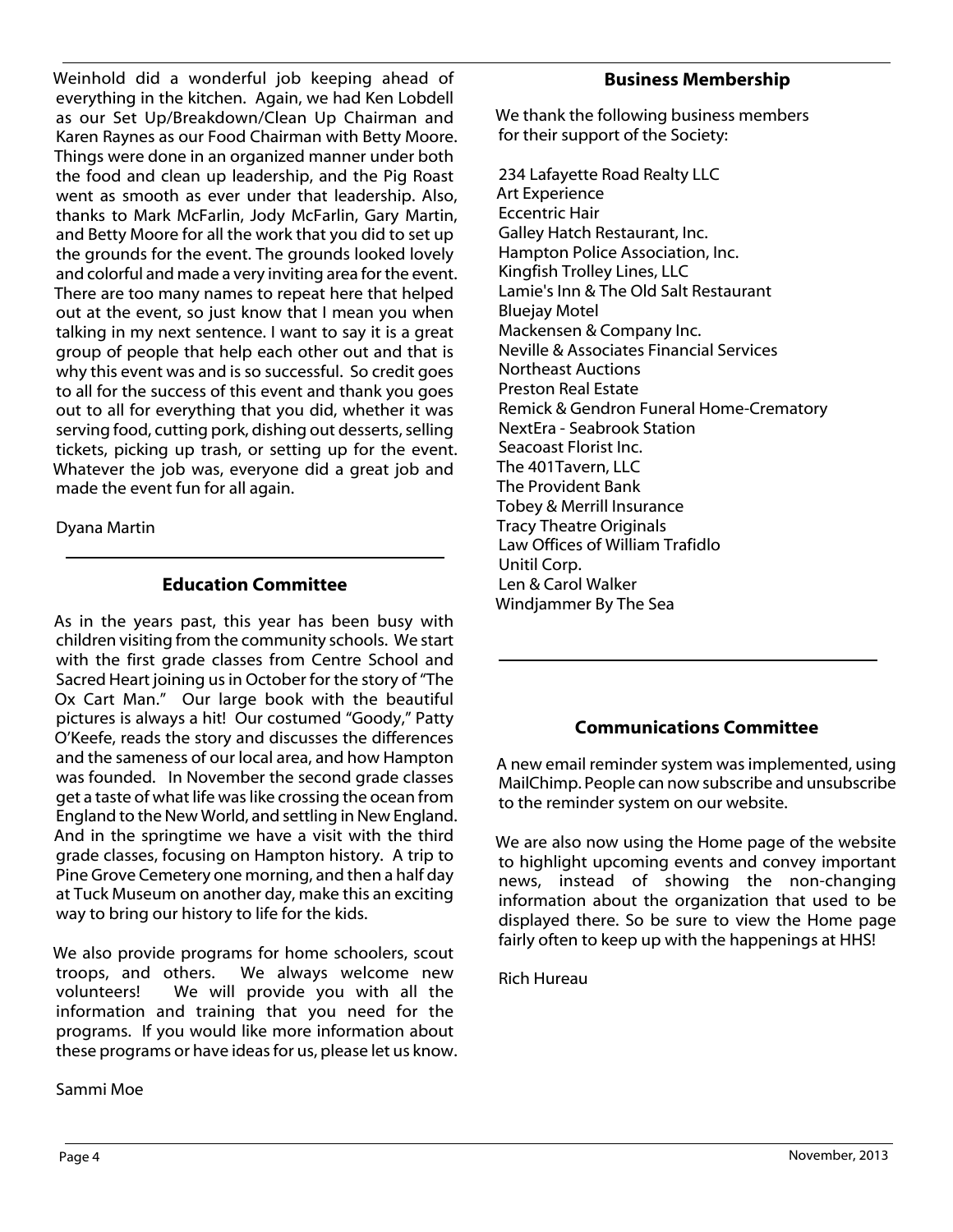

This Amesbury skiff, built around 1950, was a welcomed gift to the Historical Society from the family of Roger Mace, along with tools and memorabilia of a fishing family.

#### **Buildings and Grounds**

The 2013 season for Building and Grounds continues to be very busy with many small and large projects completed. Aside from the routine maintenance items, there are 2 notable projects completed this year.

Our beach cottage had several rotten boards in the structure and siding and required several work sessions to repair. Afterwards, a fresh coat of paint was added, giving the cottage several more years of life. Visitors will also notice two refurbished vintage-era metal yard chairs on the porch, completing the exhibit updates.

Last year, the 1855 School House was found to have several structural issues due to critters and water damage. Since my last report, the north wall has been



completely rebuilt with new post and beam repairs, sheathing and siding. This would not have been possible without the help of local Hampton contractor Iron Mt. Forge and Renovation, LLC, owned by Bill and Ty Paine. On the inside, the ceiling and north wall was sheetrocked and plastered. After a fresh coat of paint, museum staff cleaned and moved furniture back in just in time for tours by the Hampton area schools. Trees overhanging the schoolhouse have been trimmed, preventing additional damage. All that remains is to replace the roof!

Completing these projects is made possible by our regular Monday morning work team of Ben Moore, Doug Aykroyd, Bill Keating, Jason Moore, Candy Stellmach, and Ken Lobdell. In addition, our many gardens and flowerbeds are maintained by Karen Raynes and Betty Moore. Rusty Bridle provided his backhoe to dig test holes around the foundation to check its condition and depth in preparation for expansion work. We kept him a few extra hours to dig up a huge evergreen that would have taken us forever to do by hand. As always, anyone wishing to help is welcome.

Your continued membership and added donations make these types of repairs and maintenance possible. A sincere "Thank You" from the volunteers at HHS!!

Ken Lobdell

November, 2013 Page 5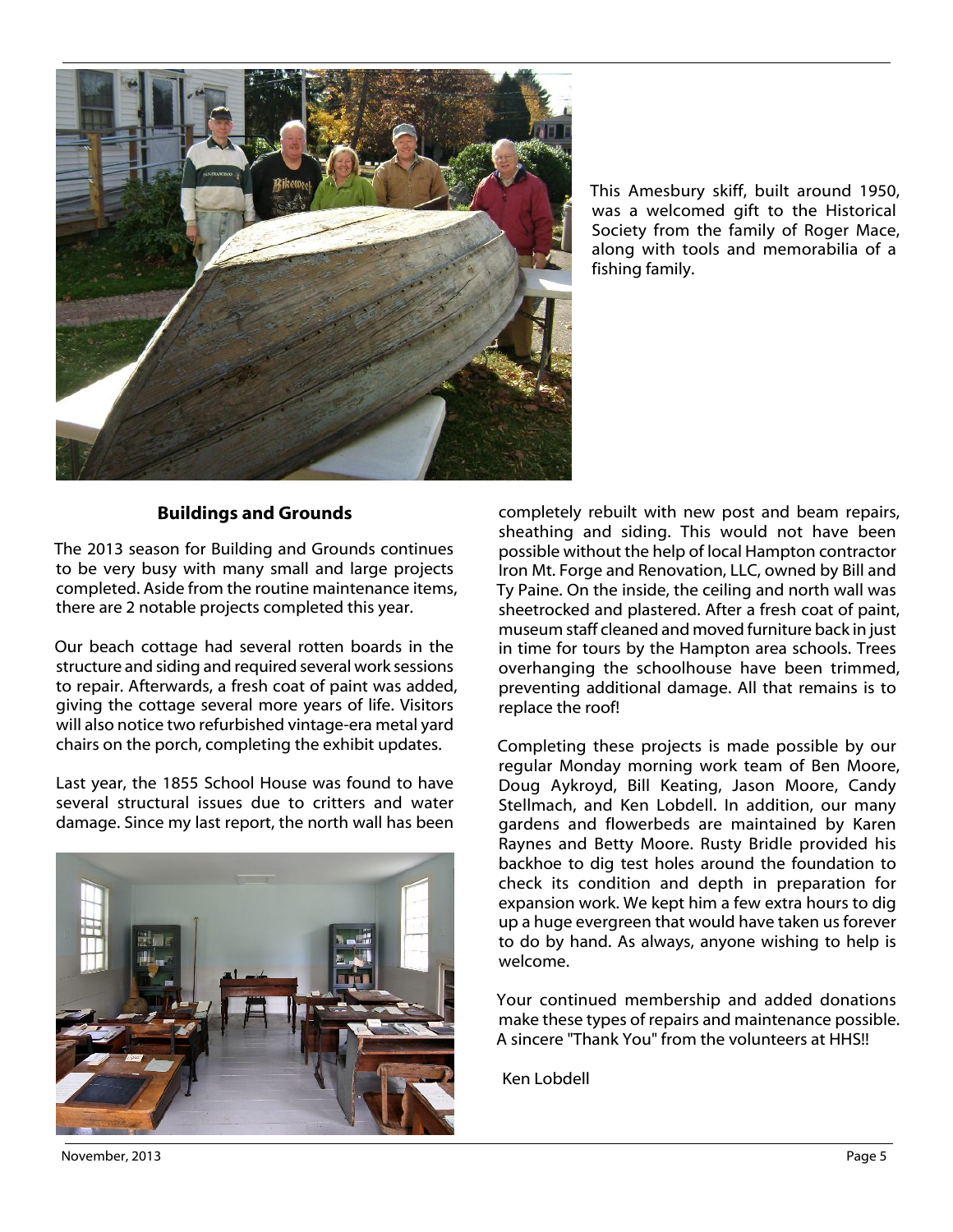# **Board of Trustees, Officers, and Committee Chairs**

#### **Officers**

President - Candice Stellmach Vice President - Mark McFarlin Secretary - Katrin Grant Treasurer - Ben Moore

#### **Trustees**

Rusty Bridle Bob Dennett Valerie Giannusa Rick Griffin Rich Hureau Ken Lobdell Dyana Martin Linda Metcalf Liz Premo Karen Raynes

#### **Committees**

Executive Director - Betty Moore Education – Betty Moore and Sammi Moe Pig Roast – Dyana Martin Membership – Ken Lobdell Building and Grounds – Ken Lobdell Audit – Tom Bridge Nominating Committee – Marcia Hannon-Buber, Mary Ertl Communications – Rich Hureau Programs – Betty Moore

#### **Mission**

The mission of the Hampton Historical Society is to increase public knowledge and understanding of the history and cultural heritage of the town of Hampton, New Hampshire, from its earliest inhabitants to the present generation. We will communicate that history through an active museum, educational programs, and a resource library.

#### **STATEMENT OF ACTIVITIES Year ended October 31, 2013**

#### Unaudited

| <b>Operating Account</b><br>Revenues, Gains, Other Support |           |
|------------------------------------------------------------|-----------|
| Dues                                                       | \$3,885   |
| Donations - unrestricted                                   | 5,702     |
| <b>Museum Gift Shop Sales</b>                              | 3,898     |
| Fundraising                                                | 18,410    |
| Interest and Investment                                    | 153       |
| <b>Endowment Funds income</b>                              | 1,872     |
| Programs & Other                                           | 877       |
| <b>Total Revenues and Support</b>                          | 34,797    |
| <b>Expenses and Losses</b>                                 |           |
| <b>Tuck Museum Program</b>                                 | 2,158     |
| <b>Buildings and Grounds</b>                               | 16,918    |
| <b>Public Programs</b>                                     | 2,216     |
| <b>Publicity and Website</b>                               | 264       |
| <b>Membership &amp; Newsletters</b>                        | 1,070     |
| <b>Fundraising expenses</b>                                | 4,066     |
| Gift shop purchases                                        | 1,101     |
| Management and General                                     | 677       |
| Technology                                                 |           |
| <b>Total Expenses</b>                                      | 28,470    |
| Change in Unrestricted Net Assets                          | 6,327     |
| Restricted donations received                              | 14,420    |
| Restricted donations expended                              | $-13,179$ |
| Net change in liquid assets                                | 7,568     |
| Liquid Assets, Beginning of Year                           | 93,410    |
| Liquid Assets, End of Period                               | \$100,978 |

# **Audit Committee**

Thanks go to Tom Bridge for his services as auditor for the financial statements of the Society. In an effort to share our financial results with the membership and public our IRS filing, Form 990, will be available on the web site, www.hamptonhistoricalsociety.org.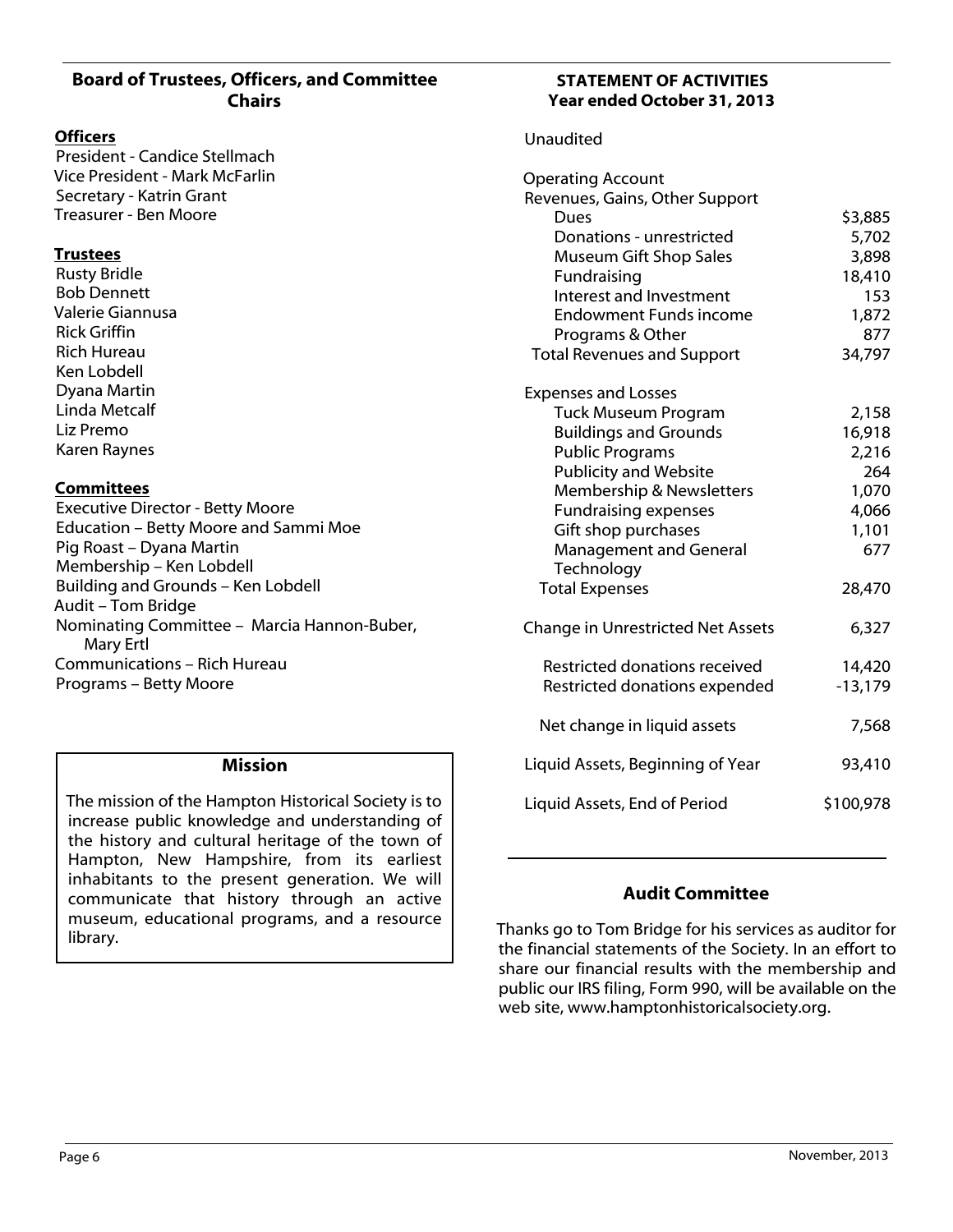

# *Marelli's Market The First 100 Years*

Luigi and Celestina Marelli a tradition entwined in a century of Hampton History

Authors Karen Raynes and Marcia Hannon-Buber capture not only the heart-warming story of their grandparents' journey from Italy, but a century of photos reveal how Marelli's Market grew from a small, full-service grocery store where everyone gathered for their newspapers, cigars, beer and wine, a meat market, and a wall of candy that continues to draw out the child in everyone.

**Join their book signing at Marelli's Market for a unique Christmas gift, December 12, 2013 from 6 – 7:30 pm**



Seven Tiger Cubs from Pack 177, along with their families, visited the Tuck Museum on November 14 as part of learning about their community. Their leader, Katie Nadeau, has set up visits with each new cub pack for the past three years. The boys checked out all the different types of powder horns we have, found canteens from Civil War to Boy Scout issue, and looked at old maps of Hampton. While examining some 1800s daguerreotypes, they had to stay as motionless as the subjects in the photos did when their picture was taken. But being first grade boys, they were most interested in what might be underneath the beautiful Civil War era dresses...some things never change.